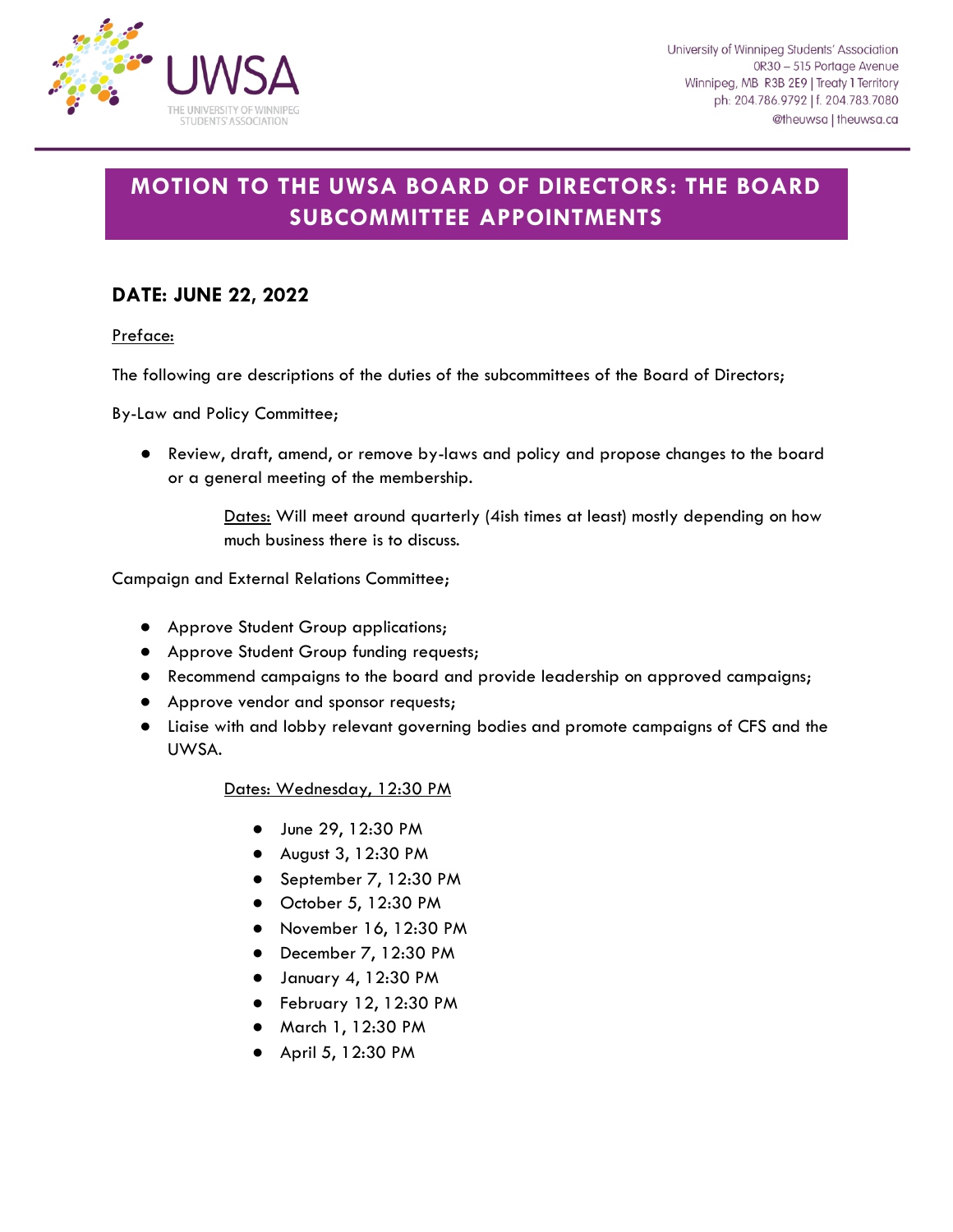

University of Winnipeg Students' Association 0R30 - 515 Portage Avenue Winnipeg, MB R3B 2E9 | Treaty 1 Territory ph: 204.786.9792 | f. 204.783.7080 @theuwsa | theuwsa.ca

#### Executive Committee;

- Conduct committee work where committees have not been struck or have failed to meet;
- Make recommendations on committee work to the board;
- Oversee UWSA Management and Human Resources;
- Oversee executive project work;
- Oversee risk-management.

### Dates: Monday, 4:00 PM

- July 18, 4:00 PM
- August 22, 4:00 PM
- September 19, 4:00 PM
- October 24, 4:00 PM
- November 21, 4:00 PM
- December 12, 4:00 PM
- January 16, 4:00 PM
- March 6, 4:00 PM
- April 17, 4:00 PM

Finance and Operations Committee;

- Draft budget and propose budget to the board;
- Review financial reports monthly and prepare reports for board review quarterly;
- Enforce transparency and accountability of UWSA financial practices;
- Review capital expenses, renovations, budgeted expenses over \$1000 and purchases that exceed set budgets and make expense recommendations to the board.

Dates: Wednesday, 11:00 AM

- July 13, 11:00 AM
- August 10, 11:00 AM
- September 14, 11:00 AM
- October 12, 11:00 AM
- November 9, 11:00 AM
- December 7, 11:00 AM
- January 11, 11:00 AM
- February 8, 11:00 AM
- March 8, 11:00 AM
- April 12, 11:00 AM

Student Life Committee;